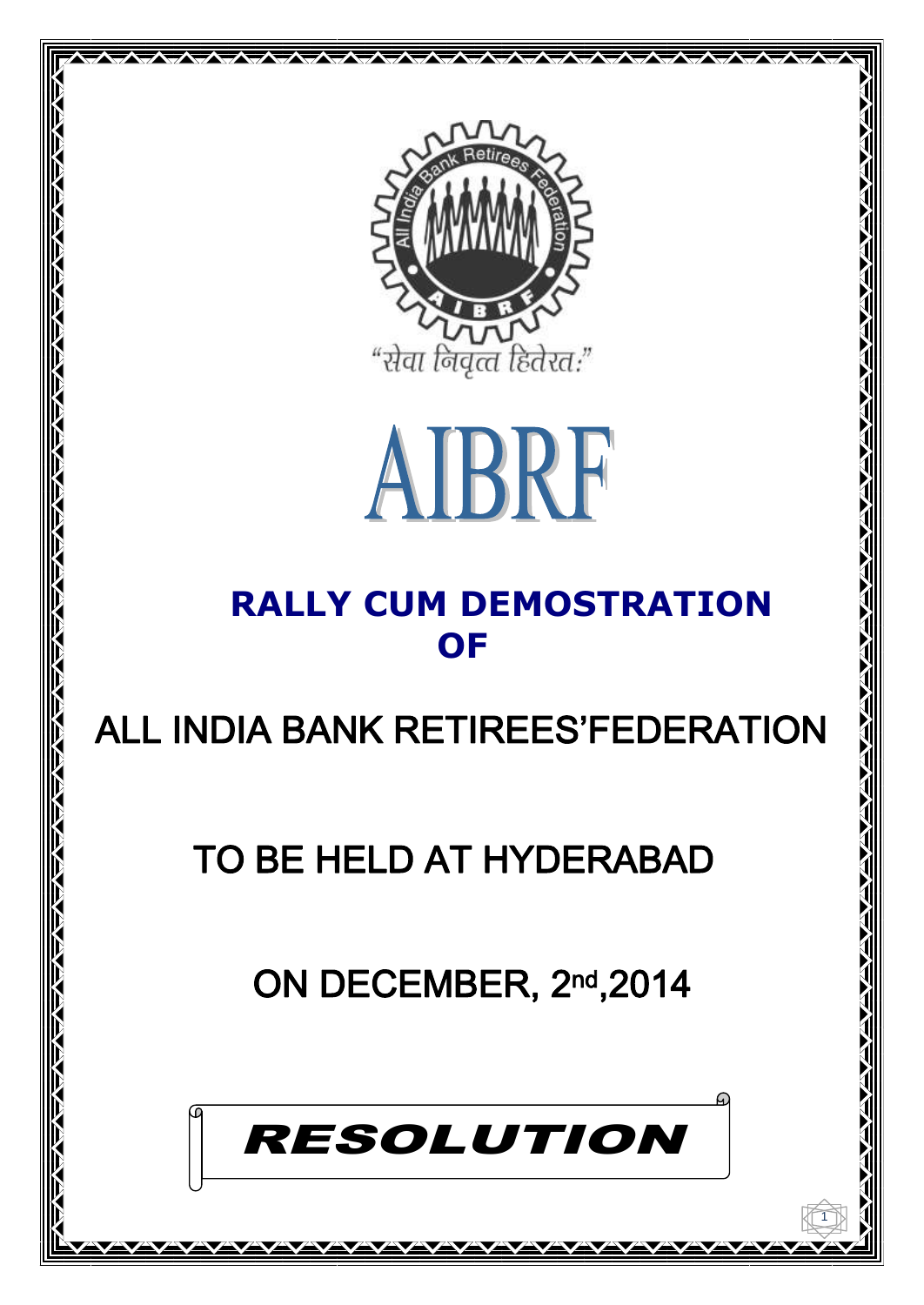**All India Bank Retirees' Federation is the national organisation of bank retirees which was formed 18 years back to protect interest of retirees and ensure dignity and respect for them in the post retirement scenario. Today, it represents more than one lakh twenty five thousand bank retirees coming from public sector banks, private and foreign banks. AIBRF is the largest and oldest organisation of bank retirees.**

**AIBRF has been fighting and struggling for last more than one and half decade to resolve the long pending demands of the bank retirees which mostly relate to the pension related issues. These demands are based on the assurances given while signing pension settlement in 1995, the subsequent improvements made in the pension schemes applicable to the government/ RBI pensioners and significant change in the economic environment of the country. Pension payments to the bank retirees in particular those who retired before 2002 is very low and inferior compared to payments to the government/ RBI pensioners. This situation has made life of lakhs of past bank retirees highly challenging in high inflation environment affecting their health and life style adversely. Despite introduction of one more pension option under 9th wage settlement thousands of past retirees belonging to compulsory retired category, resignees etc continue to be deprived from pension scheme. Health management is another area of challenge and concern for the bank retirees in the absence of any uniform medical scheme available to them. These core demands are summarised below**

 **(1) UPDATION OF BASIC PENSION ON THE LINES OF PAY COMMISSIONS FOR PAST RETIREES**

 **(2) UNIFORM DEARNESS ALLOWANCE TO ALL PENSIONERS INCLUDING PAST RETIREES**

 **(3) IMPROVEMENTS IN FAMILY PENSION ON THE LINES OF RBI**

 **(4) UNIFORM MEDICAL SCHEME TO ALL RETIREES**

 **(5) PENSION OPTION TO LEFTOVER PAST RETIREES**

 **(6) GOVT/ IBA MUST HOLD DISCUSSION WITH THE RETIREES ON THEIR ISSUES**

**Retirees under the banner of AIBRF have been agitating and struggling for resolution of the above demands for last several years. However it is matter of great concern and regret that the authorities have not cared to take notice of these guanine and logical demands and any step to resolve them. Our several representations submitted to IBA/ Govt. In last 5 years have not evoked any response and the issues remain pending. The IBA is not ready to meet representatives of retirees to discuss their problems. This attitude of IBA/Govt towards senior citizen is highly deplorable. It is matter of regret that large number of retirees have left this world in the intervening period without getting justice from the authorities.**

#### **AIBRF SUPPORT UFBU DEMANDS**

**It is matter of great disappointment that wage settlement for bank employees remain inconclusive even after prolonged discussion and several rounds of negotiation in last 2 years due to rigid attitude of IBA. Bank unions under the banner of UFBU has launched organisational action programme in support of their demands. Bank retirees fully support the demands of bank employees. Today on 2nd December, 2014 there is total strike in banks in the southern part of the country. AIBRF has** 

2